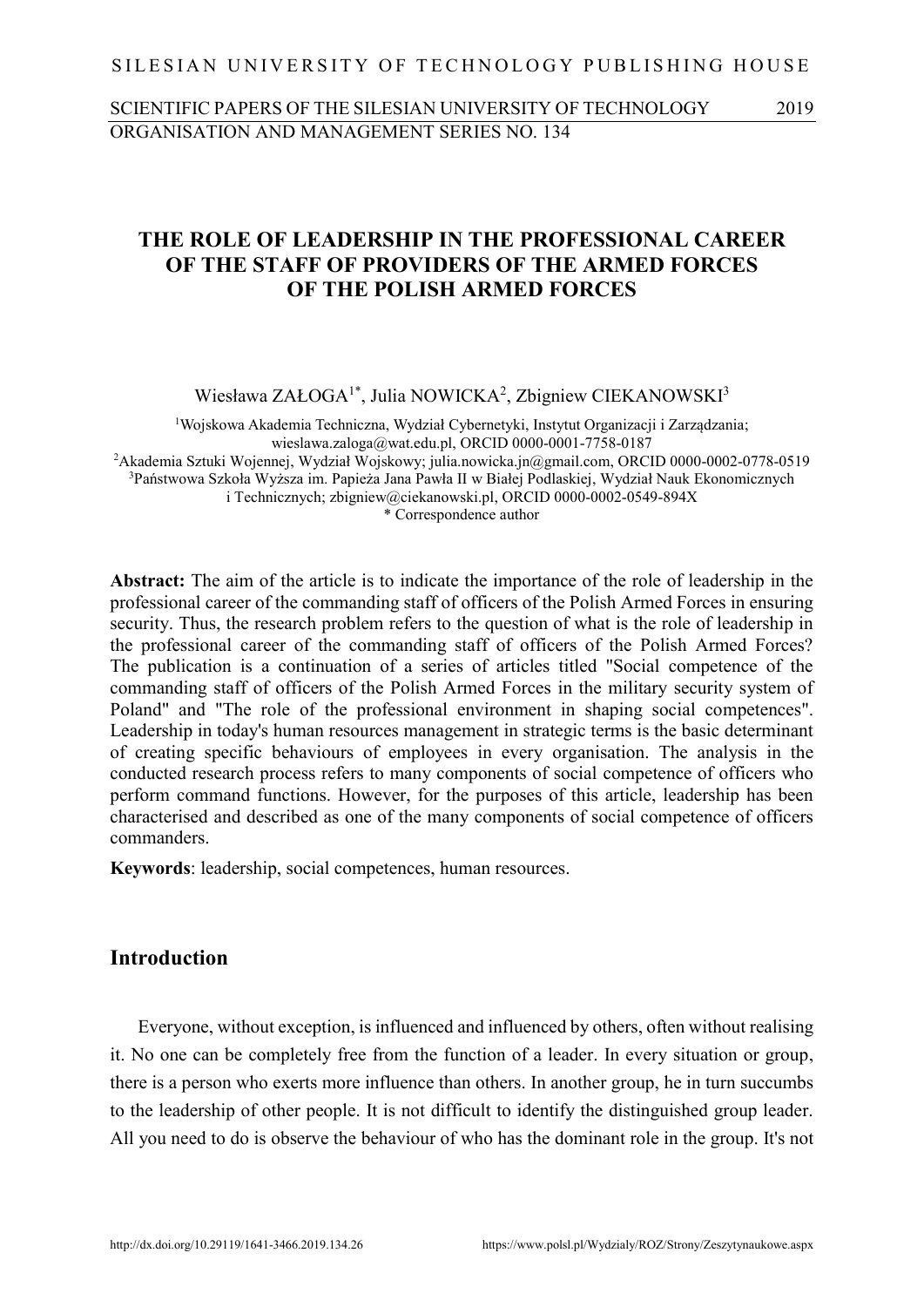about influencing you, we always do it. It is important what they are and whether we develop our leadership skills.

People very often use concepts related to leadership, but unfortunately only few understand what they are. Many want to lead, but few can do it. The basic problem lies in the fact that most people incorrectly define this concept, identifying it with the function and social position and not the ability to acquire supporters and the ability to influence others. Therefore, we often observe the struggle for positions, positions, titles, after which achieving the illusion of leadership, because not everyone is able to develop their leadership skills, often frustrated by the lack of supporters cease to see themselves as leaders.

This issue is so interesting and inspiring that it has become an incentive to take up this topic. The aim of this publication is to present leadership as one of the leading social competences of the commanding staff of the Polish Armed Forces.

### **1. The essence of leadership**

Leadership is the ability to influence the behavior of a group in order to achieve the intended goal (Koźmiński, Piotrowski, 2005) – says B. Bass. And this expresses the belief that the leader is a great man. A great spirit, mind, authority. Such figures as Napoleon or Alexander the Great were able to shape reality in accordance with their will. The economic power of many countries, and in them certain enterprises, is connected with the vision brought by the great leaders (Stevenson, Jarillo, 1990). Bill Gates and Jack Welch certainly pass today.

In turn, D. Golman, R. Boyatzis and A. McKee believe that the great format leadership is based on emotions (Golman, Boyatzis, McKee, 2002).

Ralph Stogdill believes that there is no one precise definition of a leader (Stevenson, Jarillo, 1990). Leadership can be defined as the process of guiding and influencing the activities of group members related to its tasks (Stevenson, Jarillo, 1990). Four conclusions follow from this definition:

- 1. leadership assumes entering into relationships and relationships with other people (the leader must have subordinates, whom he will manage, and if they respect and value him, this further strengthens his leadership power);
- 2. leadership involves the process of unequal division of power in the enterprise. Members of the group have much less power, but they are not completely deprived of it;
- 3. the leader must skilfully use his power in order to exert real influence on people;
- 4. leadership is associated with a particular value system. The leader should never forget about the moral aspects of power (Stevenson, Jarillo, 1990).

It should be clearly emphasised that the term leader can not be used interchangeably with manager. This second concept only means the person managing the labour resources, while the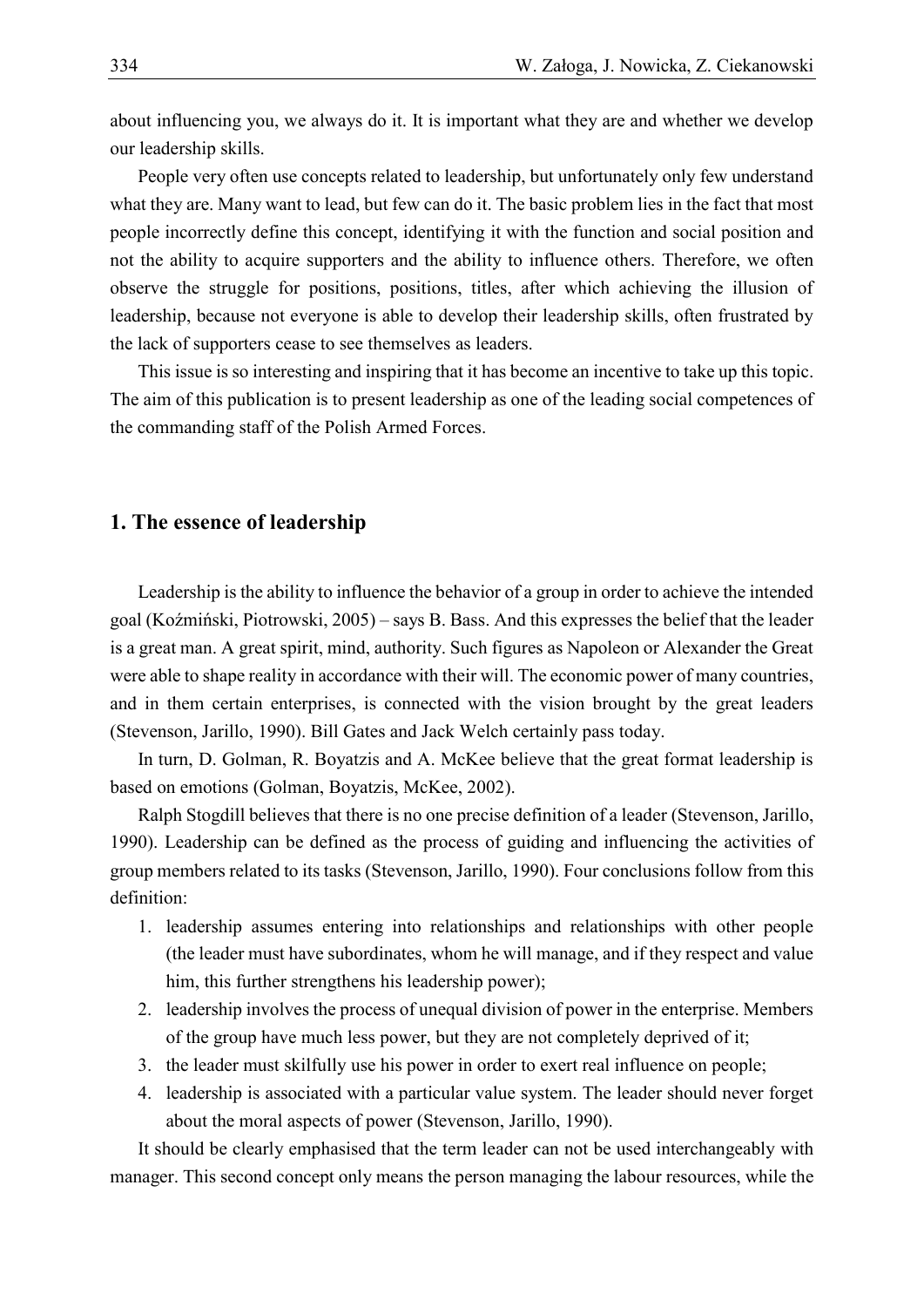leader has the ability to influence the company's personal resources (Bańka, 1999). The leader sets far-reaching goals and motivates people to act.

Experts in leadership consider that a good leader has a set of specific features that predispose him to a given position as a leader.

R. Goffee and G. Jones direct the reader to the social phenomenon in the aspect of the lack of acceptance of the ideal leader. They believe that a leader with many advantages will not always be accepted by the environment in which he is supposed to lead. In their opinion, the leader for whom people want to go must have additional qualities (Goffee, Jones, 2003).

It does not seem that a leader could be born, as traits that indicate a leadership personality are acquired in the course of life and professional activity (Stoner, Freeman, Gilbert, 1999). Research conducted among people who are leaders and they are not aimed at diversifying the catalog of features determining being a leader. It turned out that there are no strictly distinguishing features of the leaders. They are, for example, enterprising, and they are extroverted, but many other non-leaders also have these features (Stoner, Freeman, Gilbert, 1999).

It has also been proven that leadership largely shapes the personality of a person, not the other way round. The personality traits of leaders evolve, so in the process of acting. It is also indicated that certain features typical of leadership personalities can only have a cultural character, and in the near future, they will evolve so much that they will no longer be distinctive features of leaders.

Relatively few studies concern the comparison of the characteristics of effective and ineffective leaders. In one of the studies carried out by J.A. Stoner, it was found that such features as intelligence, initiative and self-confidence are associated with high leadership functions and high effectiveness in their performance (Stoner, Freeman, Gilbert, 1999).

Research conducted by scientists in Massachusetts and Ohio prove that leadership is not dependent on a set of specific personality traits, but on the degree of coping with specific situations and the ability to use effective and constructive supervision over subordinates (Stoner, Freeman, Gilbert, 1999).

One of the first researchers in the subject of leadership was Max Weber. He is the creator of the term legitimate authority, which, according to him, is an attribute of every leader, because it provides the opportunity to influence the attitudes of other people (Kurnal, 1972). Weber distinguished three ideal types of legally established power. They are (Kurnal, 1972):

- 1. charismatic power assuming that people see special, extraordinary attributes in leaders;
- 2. traditional authority indicating the belief in the durability of the established organisation order;
- 3. rational (legal) power this is the power that comes from choice or appointment and is based on the legality of legal forms.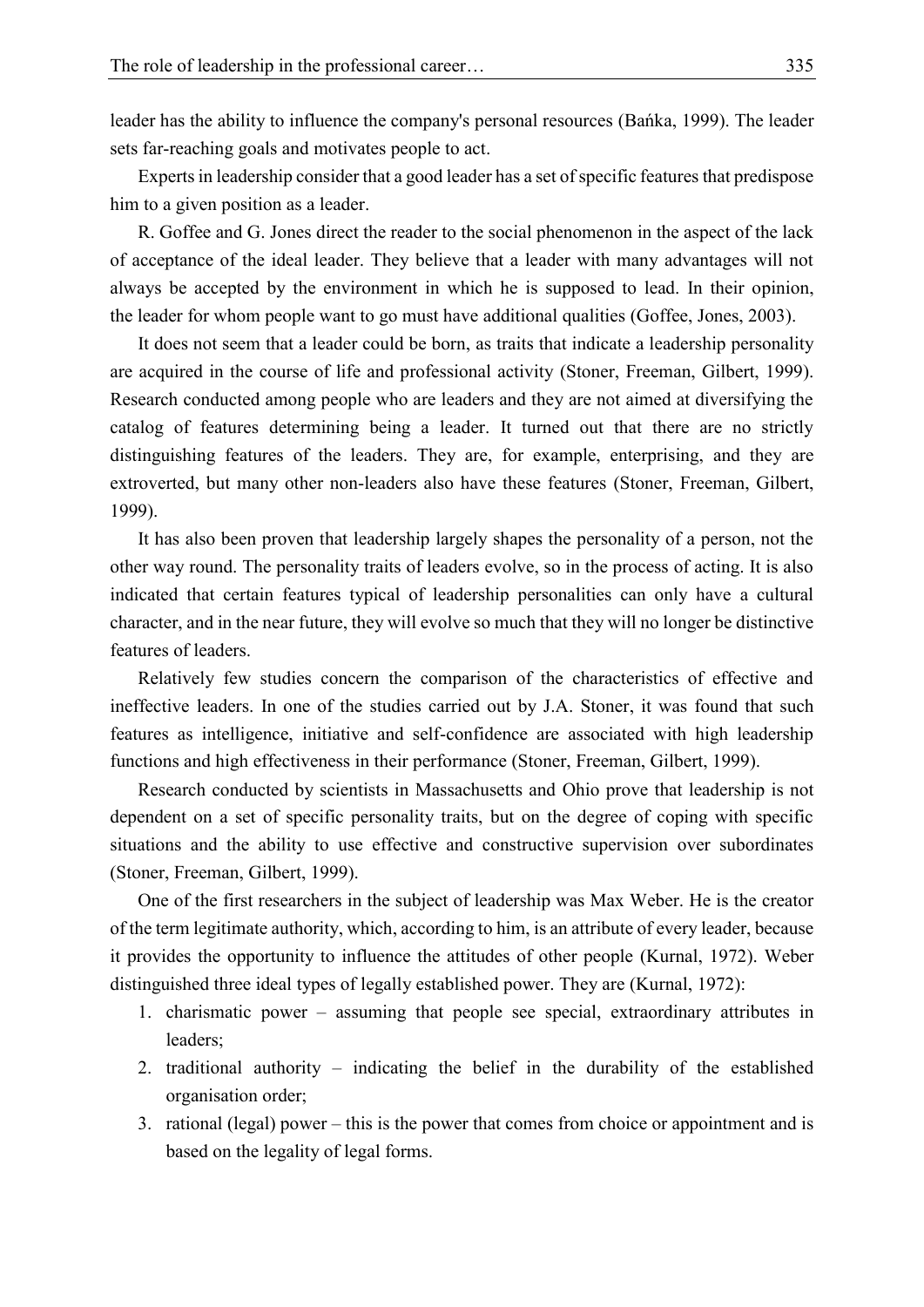According to Max Weber, legal authority is the only basis for the functioning of enterprises, and authority is not only related to the position held in the enterprise. John French and Bertrand Raven distinguish as many as five sources or basics of power.

The rewarding authority results from the fact that one person is entitled to reward others for performing specific tasks or parts of them. The power of coercion (coercion) is the reverse of the rewarding power and consists in punishment for a lack of discipline and subordination (Koźmiński, Piotrowski, 2005).

The essence of formal authority is the definition of tasks and goals for subordinates by the leader. The one to whom a given duty is directed must submit to it. The reference authority assumes that the leader has a certain charisma, and people take it with estyma, identify with him, he is the source for them, from which they want to draw.

On the other hand, expert power is used when people are convinced that the leader has some special knowledge that they lack.

The features of effective use of power are described by John P. Kotter. He points out that leaders who effectively use power remember the sources of their authority, know the costs, threats and benefits of the five foundations of power, appreciate the advantages of all the foundations of power, have career goals, act maturely and control their behaviour and understand that the task of authority is to achieve goals (Koźmiński, Piotrowski, 2005).

In turn, R.E. Queen is of the opinion that effective leaders reach the peak of their leadership capabilities when they refer to their greatest values and the finest instincts (Queen, 2005).

Leadership is associated with having authority over subordinates. W. Banka thinks that if a leader is at the head of the task force (Bańka, 1999):

- 1. he convinced people to complete the mission of the enterprise,
- 2. he has conducted organisational changes without conflict,
- 3. he was able to rotate employees within the group without their objection,
- 4. in the group, there was an atmosphere conducive to the implementation of the strategy,
- 5. there was no group of interpersonal conflicts.

J. Oswald Sanders indicates that leadership skills are possessed by people who do not give in to addictions, are able to control themselves, think independently, are creative and cultivate positive relationships with their subordinates (Sanders, 1991).

The leader should be the authority for subordinates, i.e., arouse recognition for his character, knowledge and skills. The essence of authority is the fact that people highly evaluate someone and prepare in advance for obedience to that person. They follow his orders and always believe in his judgments. Trust, as a component of authority, wins the leader in the long-term process of his activity. It is said that the leaders who gain authority (Bańka, 1999):

- are friendly and communicative,
- treat people subjectively,
- make decisions that arise from conversations with employees,
- take responsibility for the consequences of the decision,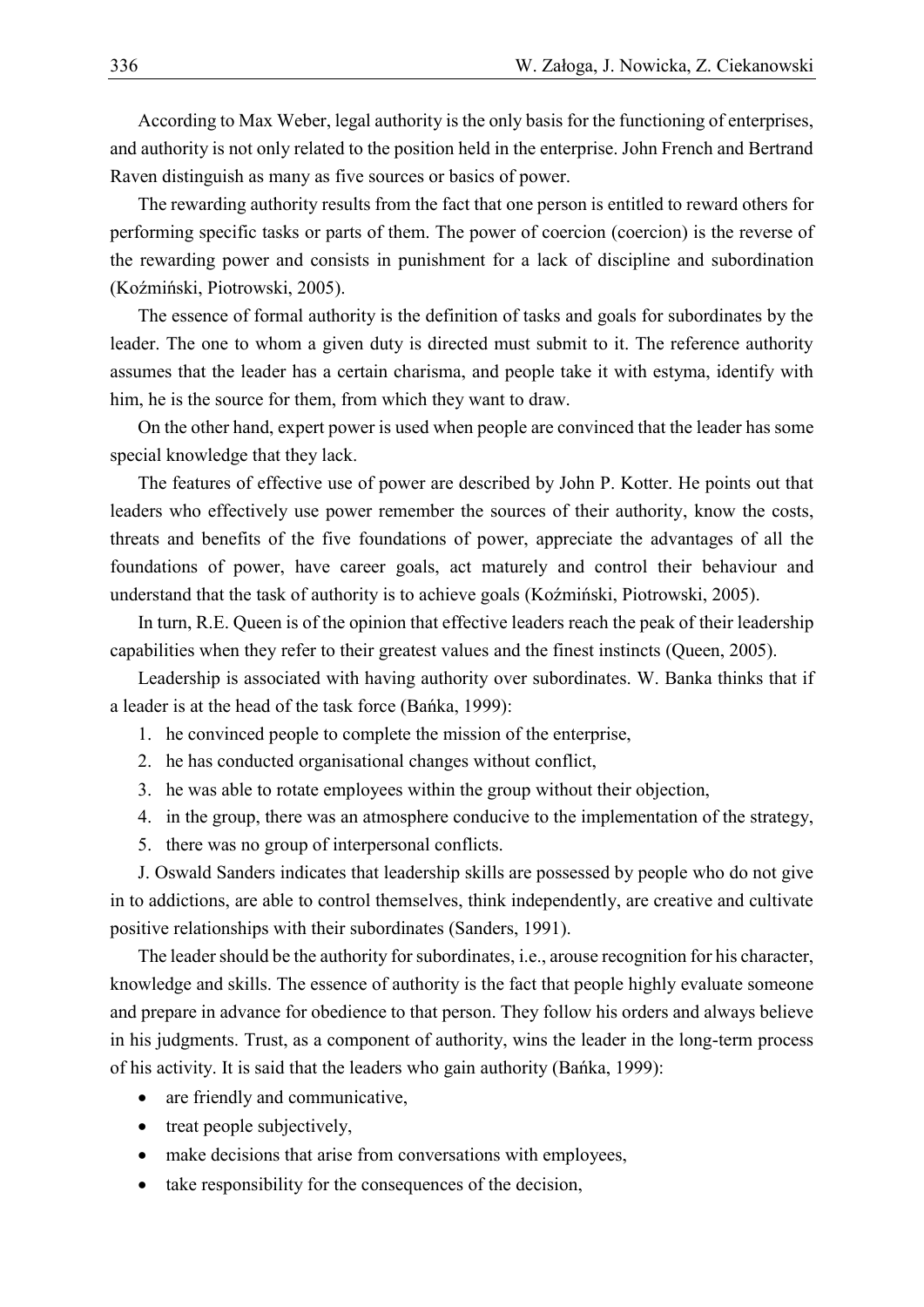- are objective,
- can appreciate the contribution of work.
- The authority in the employee group fulfils several functions (Bańka, 1999):
- 1. motivational it stimulates to action;
- 2. psychological it triggers activity;
- 3. praxeological serves as a model for the professional self-fulfilment of employees. There are several types of authority (Bańka, 1999):
	- formal authority related to the position held. To a large extent, it is associated with recognition for external sources of the position;
	- moral authority the world of values of the leader is highly appreciated;
	- professional authority based on the knowledge and skills of the leader;
	- $\bullet$  personal authority a combination of all three types of authority.

Each of the above-mentioned types of authority is characterised by a different level of effectiveness. The factors that increase the effectiveness of leadership primarily include the personality of the leader (especially: decisiveness, consistency, communicativeness, prosociality), his style of managing people, the overall culture of the organisation, as well as the individual expectations of those subjected to the process of leadership.

The problem of modern enterprises is often that management deals with the organisation of work and too little leadership. In many companies, emphasis is placed on overseeing the course of executing certain commands, and nobody wonders whether or not they should be issued at all. The experience of many enterprises allows us to think that people should be led more, because then it is not only required, but it is also said what is good and what will give certain results.

Leadership is an element of human resources management in strategic terms. Leadership in strategic management deals with triggering human productivity. It allows you to make changes in the functioning of an enterprise which are based on the changing environment of the company. By implementing the personnel function, it becomes an element of the company's strategy. It also leads to a state in which human capital can work more effectively for a given enterprise. The analysis of events taking place in the history of humanity leads to the recognition that since the beginning of time in human groups, and later more formal organisations, the role of the leader has been present. In the social environment, therefore, leadership is something natural. It was visible both in the times of primitive people, the ancient culture of Rome, the Middle Ages and in modern times. Nothing, it is strange, that this issue is perceived as important by historians, sociologists, management theoreticians, social psychologists and pedagogues. Each of these disciplines looks at leadership from a slightly different perspective and operates with different approaches, but in order to get a look at leadership that is as complete as possible, its characteristics should be drawn from many areas of science.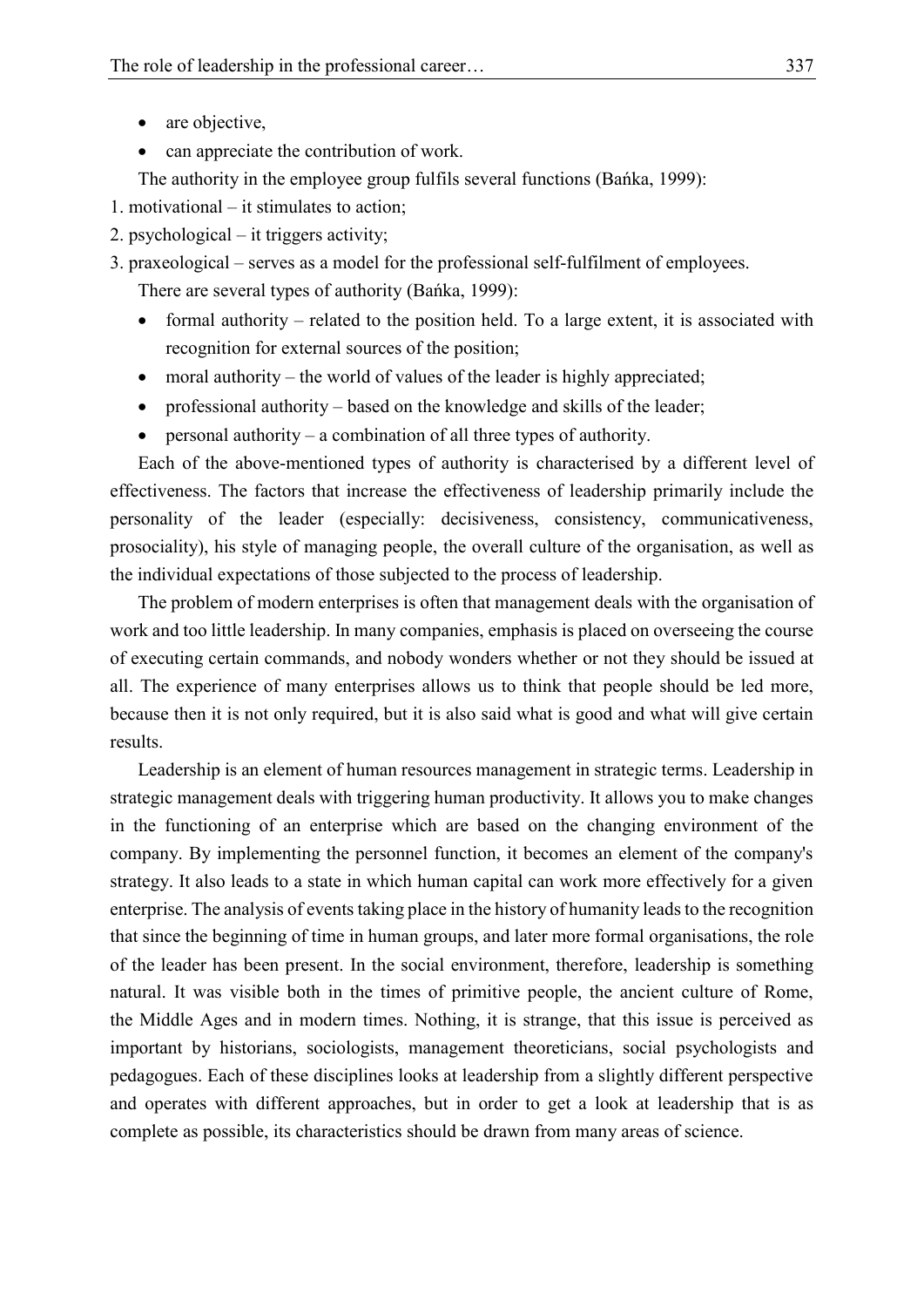When speaking of leadership in the aspect of traits, one should pay attention to the fact that someone has leadership qualities. In simple terms, in practice, this means that it is a person with certain qualities that are considered to be more frequent among leaders (Bogdanienko, 2002). Scientists do not agree as to what features are most often mentioned; however: self-confidence, high self-esteem, higher than average intelligence, analytical and other abilities.

One can also talk about leadership by paying attention to the effects brought about by a given individual. An example is an "effective but tormenting leader" – a person who realises the goals set before him, even if it means that employees may feel bad in the team (Bogdanienko, 2002).

We can also look at leadership in a slightly wider social perspective. This image presents the relationship of the leader with the environment, its impact on the workplace climate and the effects that this entails (Bogdanienko, 2002).

In summary, leadership can be understood as a trait (someone is a leader because people obey him, want to listen to him and follow him), as a leadership process (the person of X leads in a non-conflictual way, i.e. he tries to lead through persuasion for the implementation of important tasks), the effects of action (good leadership is where goals are achieved and team members are satisfied), as well as looking from a sociological perspective (e.g. how our – as members of the group, school or company – perception of reality is influenced by the leader's views).

Analysing the biographies of outstanding historical leaders, such as the biographies of Alexander the Great, Napoleon Bonaparte, or other great leaders, we note that it is easy to see many significant differences between these figures which result not only from the differences in historical periods in which they lived. The variety of cultural conditions, historical periods in which various managers operate, the scope of their power – all this makes it extremely difficult to speak of leadership in terms of features.

It should be emphasised that speaking about leadership should not only be limited to great leaders, heads of state or outstanding figures entailing entire societies, such as Mahatma Gandhi. Social psychology equally looks at leadership through the prism of a small group, be it colleagues in the yard, or a school class, or a system of roles in a company or organisation.

A look at leadership through the prism of the "great leaders" is connected with the classic works of the eminent German sociologist Max Weber (Weber, 1968). This author dealt with leadership from the perspective of power, i.e. mainly in the way in which different societies are authorised to take over leadership, embrace governments, etc. He has distinguished three ways of legitimising (legitimizing) power:

- through tradition (where, for example, the son takes over the throne of his father),
- by law (where the transfer of power takes place under the law),
- through the charisma of the leader (when he kidnaps people).

To Max Weber, we owe the dissemination of the concept of "charisma" or "charismatic leader" (Weber, 1976). The term has come into colloquial language, has become a natural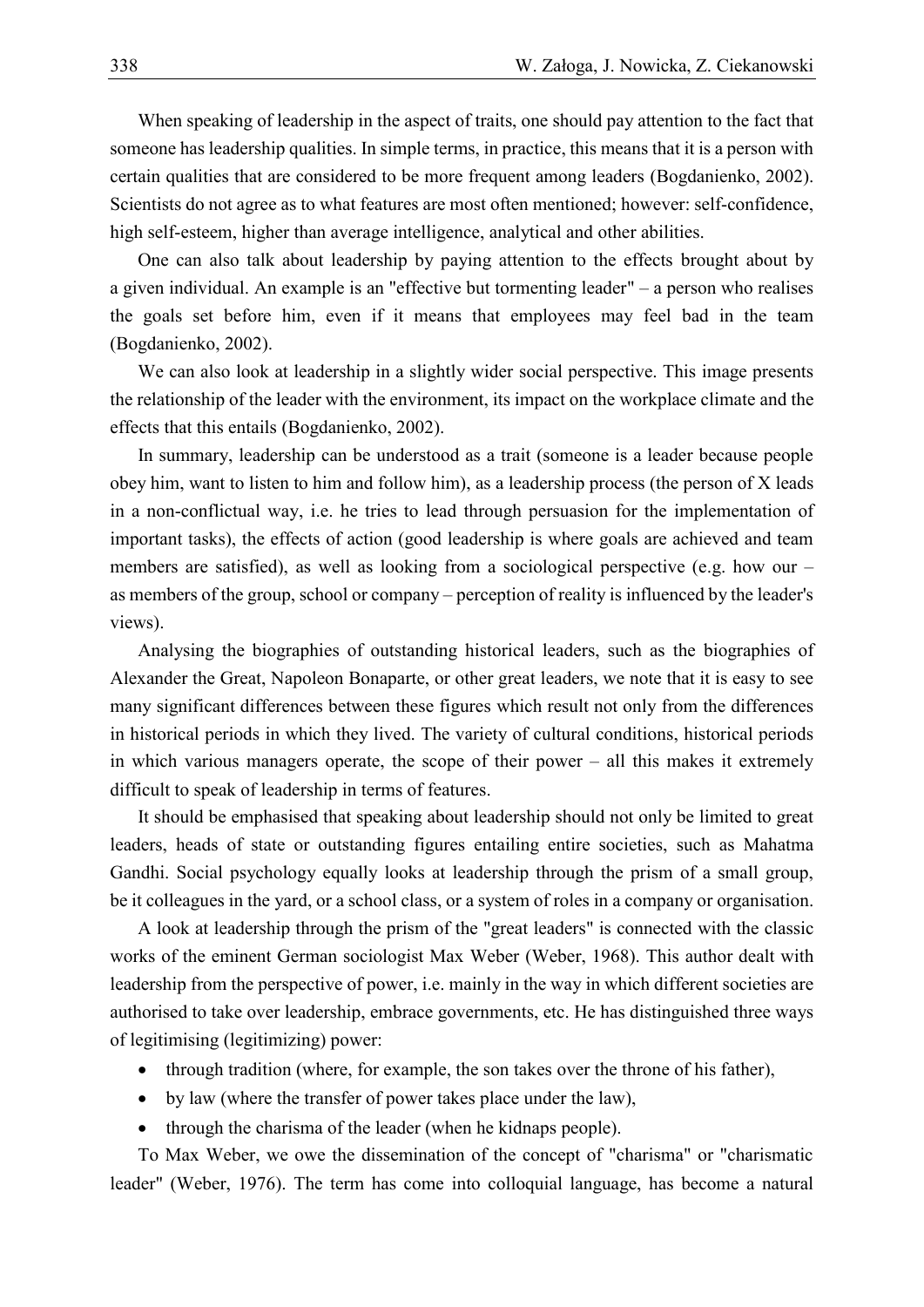concept and seems understandable without being defined. Max Weber understood charisma as a special property of an outstanding individual, equipped with the opinion of its supporters in natural or at least exceptional leadership ability. Nowadays, we can talk about charismatic rock vocalists, or even charismatic lecturers. In Weber's understanding, it was almost magical, as with great prophets like Muhammad or Buddha, as well as great historical heroes.

Following the successes of great leaders in guiding people over the course of history, three decisive principles can be observed, which are also important today for effective leadership (Altman, 1997):

- firstly the boundaries of personality are the limits of leadership and motivational abilities, which is why it is very important to emphasise the personality of the leader;
- $\bullet$  secondly every person who has been properly managed wants to reach the top of his abilities and exceed them.
- thirdly the top achievements do not reveal themselves to the employees themselves. They have to come to fruition with the conscious participation of the leader, both thanks to his patience and dignity.

Currently, the use of the term "leader" has sometimes been excessively broadened, basically including every person in an organisation who has the authority and authority. Real leadership can only be properly defined in a social context. The proper definition of a leader may be one that says that he or she has followers (Hersey, Johnson, 1988). From a psychological point of view, leaders lead, because they can convince people that they better understand the problems facing them than others. People agree to their leadership, because they are able to talk about proposed solutions with conviction, showing confidence when others have doubts and take decisive action. Leadership differs from other relationships in that leaders give their followers hope and faith. They are people who, according to others, can do everything change for the better. In the emotional sphere, leaders gain their supporters because certain characteristics (Bogdanienko, 2002) appear with them:

- trust in a place of horror,
- certainty in a place of uncertainty,
- acting in a place of indecision,
- strength instead of weakness,
- knowledge in a place of ignorance,
- courage instead of cowardice,
- optimism instead of cynicism,
- belief that the future will be better.

Thus, a leader leads because he can awaken in others the desire to pursue his chosen strategy and the desire for success and faith in success. "Leadership is a way to gain emotional acceptance and approval for the decision makers' intentions or decisions they have made from large social groups. Of course, you can also try to obtain this acceptance by referring to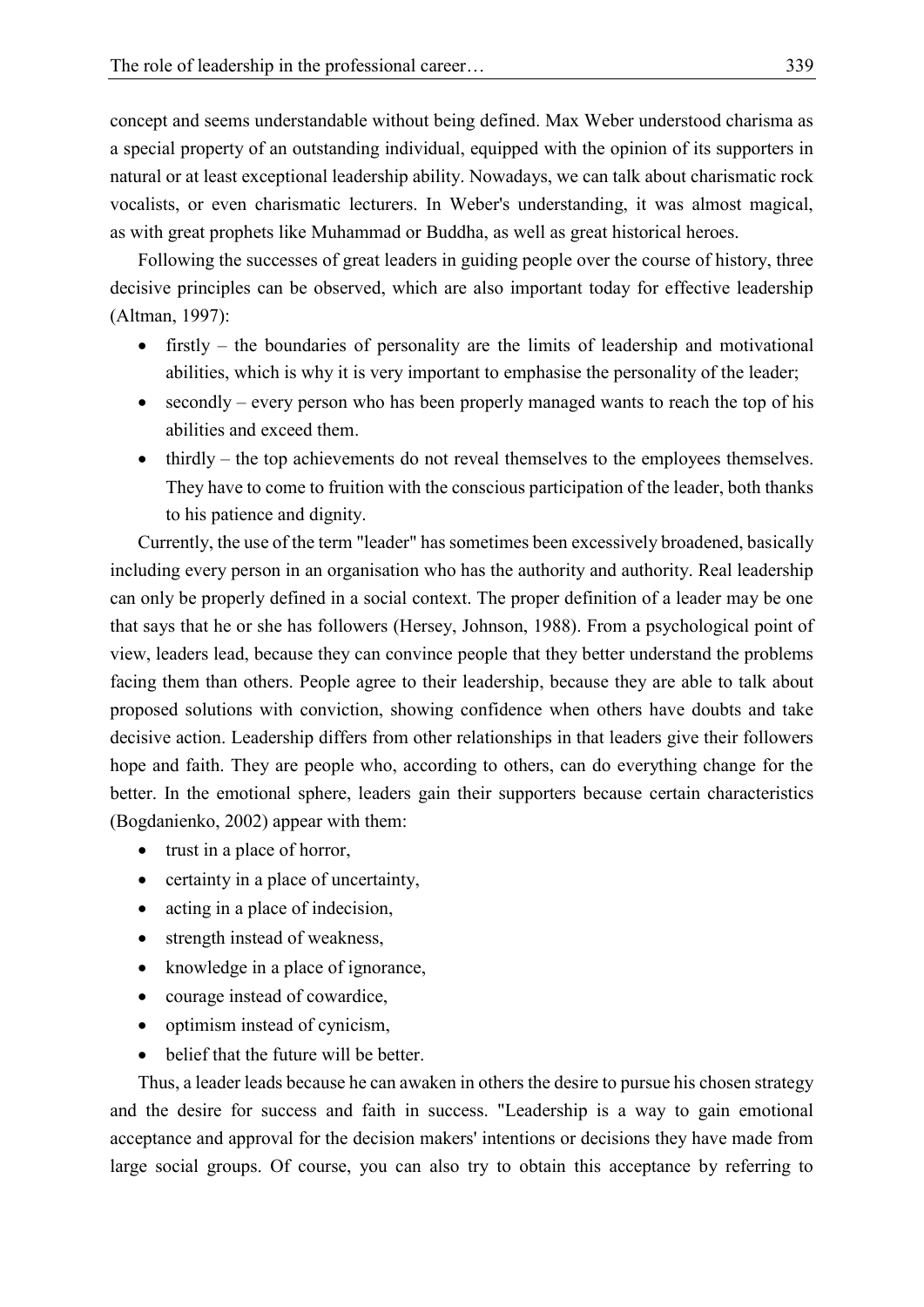convincing people with logical arguments and bills. However, this is often difficult, because bills do not always justify the decision, and sometimes they are too complicated for everyone to understand. An emotional impact on people, and especially on large groups, is often much more effective than purely intellectual influence" (Bolesta-Kukułka, 2000). "According to this group of views, leadership is not the domain of the intellect or cognition, but it is the domain of feelings" (Hesselbein, Goldsmith, Bechard, 1997).

"Leading is generally understood as a process of guiding, carried out without the abuse of traditional motivational tools requiring managers, by creating the right atmosphere, facilitate the subordinates' full use of their abilities" (Stoner, Wankel, 1994).

Literature clearly distinguishes the concept of management from leadership. Peter F. Drucker says: "the organisation's task is to lead people, not direct them" (Drucker, 2000). Some views show that "leadership is focused on taking the right action; management focuses on taking action in the right way. Leadership guarantees us that the ladders on which we are based are for the right walls; management guarantees us that climbing takes place in the most effective way" (Hesselbein, Goldsmith, Bechard, 1997). However, this is not a proper distinction, because "where to place ladders" can be treated as a strategic decision that falls within the scope of traditional management and has little in common with the motivation itself.

According to R.W. Griffin, leadership understood as a process is "the use of non-coercive influence to shape the goals of the group or organisation, motivating behaviours aimed at achieving these goals and helping to define the culture of the group or organisation" (Griffin, 1996).

Apprentices of the subject agree, however, that despite many years of research, there are difficulties in defining the essence of leadership.

Warren Bennis states that "leadership is still the most-studied one and the least understood issue among all social sciences. It is similar with beauty or love that we meet when we see it, and which is not easy to define or create at will. Literature on leadership is full of stories and heroes that can be the fruit of our fantasy" (Bennis, Handy, 1998). J.C. Maxwell, writing that he knows over 50 definitions of leadership, tries to make the following distinction:

- skilful execution of work is the domain of a worker,
- demonstration of the way of work is the domain of the teacher,
- supervising the work of others is the domain of the manager,
- inspiring others to better work is the domain of the leader (Maxwell, 1995).

However, aware of the deficiencies of this distinction, because the manager's task is also to inspire employees to work, he concludes: "Everyone talks about leadership; few understand what it is about. Most people want to lead; few are able to" (Maxwell, 1995).

Referring to leadership in social terms, it should be emphasised that some practical ways of seeking symbolic exchanges between people are based on basic behaviours, especially on relations between people (Załoga, 2013). The interpersonal relationships taking place in modern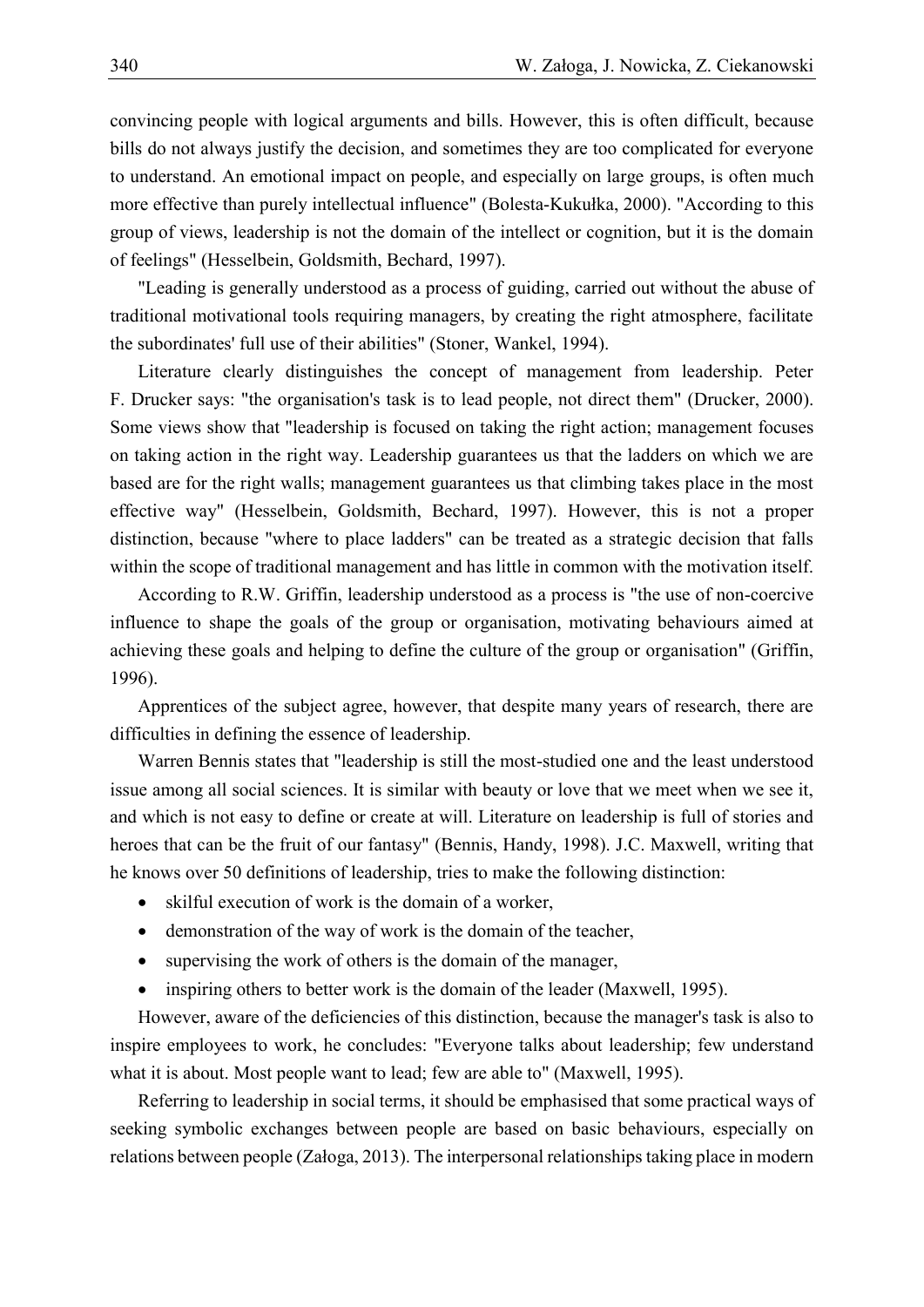society are transferred by symbols. If we understand the basics of the communication process, we can use these basics to illustrate the future course of leadership.

#### **2. Characteristics of respondents**

Research in the aspect of playing the role of social competences in the professional career of the commanding staff of junior officers of the Land Forces of the Polish Armed Forces was carried out in the organisational units of the Land Forces of the Polish Armed Forces. In choosing the research sample for the survey, it was assumed that it should be representative and include junior officers, i.e. lieutenants, lieutenants and captains who occupy command posts. A deliberate selection of a research sample was made, focusing on its representativeness for the population of the commanding staff of junior officers of the Land Forces in Polish Armed Forces. 908 correctly completed questionnaires were acquired during fieldwork. The survey was conducted among officers holding command positions at the tactical level. The tests included platoon commanders, company commanders and battery commanders. A survey in the form of a questionnaire was used by respondents to anonymously and independently fulfil. The quoted research area allowed us to obtain reliable results and guaranteed maintaining the research at a given level. The conducted empirical research consisted of examining the courts and opinions of the commanding staff of officers of the junior Land Forces of the Polish Armed Forces on the subject of the participation of social competences in the professional career of officers, including in the area of leadership. Conducting research, a large diversity of the research sample of the commanding staff of junior officers was obtained due to the various official positions occupied by respondents and officers' rankings.

Determination of the size of the research sample was conditioned both by the size of the studied population, as well as by the desire to obtain reliable and precise results.

Aiming to obtain the most reliable research results, the minimum size of the research sample was adopted at a level of 306 respondents. The study was attended by 52 women, which is 5.7% of respondents, and 856 men, which accounts for 94.3% of respondents, which significantly exceeds the assumed minimum of respondents.

Data analysis was performed in terms of the respondents' characteristics due to the length of the vocational training and the rank in the officers' corps. The largest group of 272 people was represented by officers with professional experience from 6 to 10 years. This group constitutes a 30% share in the surveyed population. In this group, there were 160 second lieutenants (17.6%), 60 lieutenants (6.6%) and 52 captains (5.7%). The second group consisted of 260 respondents, which accounted for 28.6% of the share in the surveyed sample, and who declared professional internship up to 16 to 20 years. In this group, there were 208 captains,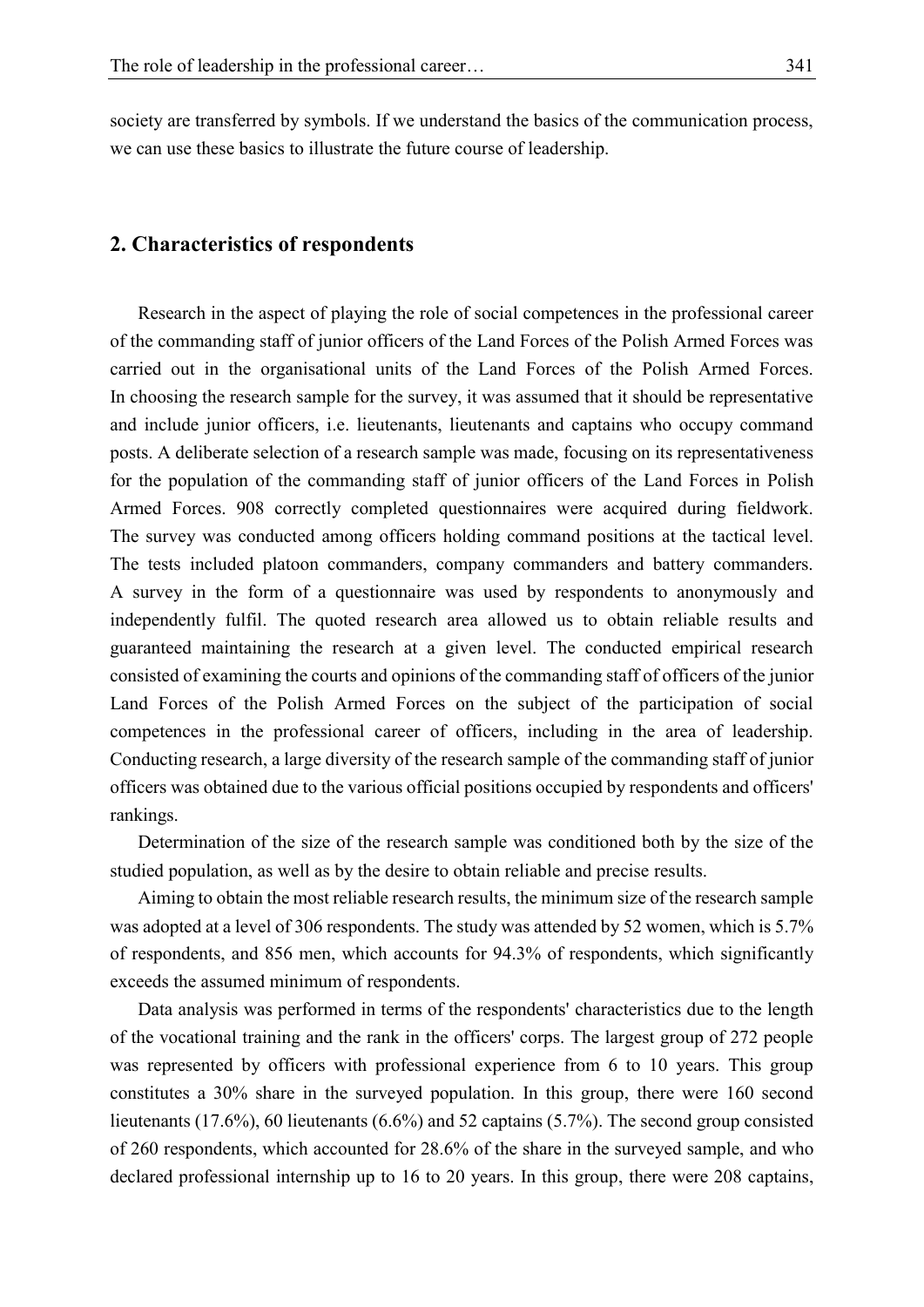constituting 22.9% of the participation in the study group, and 52 lieutenants, forming 5.7% in the group of respondents. Another group of 164, constituting 18.1% of respondents in the surveyed group, was represented by respondents declaring their work experience up to 5 years. The group represented 112 officers in the corps of second lieutenants, constituting 12.3% of the group's share, and 52 officers in the lieutenants' body, which accounted for 5.7% of the research project. The group of officers declaring professional experience from 26 to 30 years represented 96 officers in the captains' corps, which constituteed 10.6% of the research project. Officers declaring professional experience from 26 to 30 years represented the captains' corps, which was 10.6% of the share in the study group. Work experience from 11 to 15 years was declared by 64 officers in the corps of second lieutenants, constituting 7% of the surveyed population. The last group was represented by 52 officers in the captains' corps, constituting 5.7% of the research project, at the same time declaring professional experience from 21 to 25 years.

In the further part of the dissertation, issues concerning analysis and identification of the level of social competence of the commanding staff of junior officers of the Land Forces of the Polish Armed Forces were presented. Here were indicated the relationships between dependent variables and independent variables appearing in the career management process in the officers' corps.

## **3. The importance of leadership in the command post**

For the needs of the research process of the level of the social competence profile of the command staff of the Land Forces of the Polish Armed Forces, indicators for measuring the level of leadership were selected. These included: building and implementing inspirational concepts, authority among subordinates, credibility, targeting the team to achieve goals, taking responsibility for the implementation of the group's assumed activities, leadership in crisis situations, enforcement of deadlines, ability to use different styles of people management, precise determination roles and opinions of other people and motivating subordinates to develop themselves (Ciekanowski, 2011).

As a result of the conducted questionnaire surveys among the officers of the junior commanders of the Land Forces of the Armed Forces of the Republic of Poland, a detailed analysis of data regarding the role and importance of social competences in the occupied position was made. It was established that respondents, regardless of their officer rank, occupational position, professional experience and gender, gave similar answers in their assessment. Using the Chi-square test, correlations were carried out between the independent variable occupied by the official position and the dependent variable, social competences, which allowed for a positive verification of the assumed hypothesis.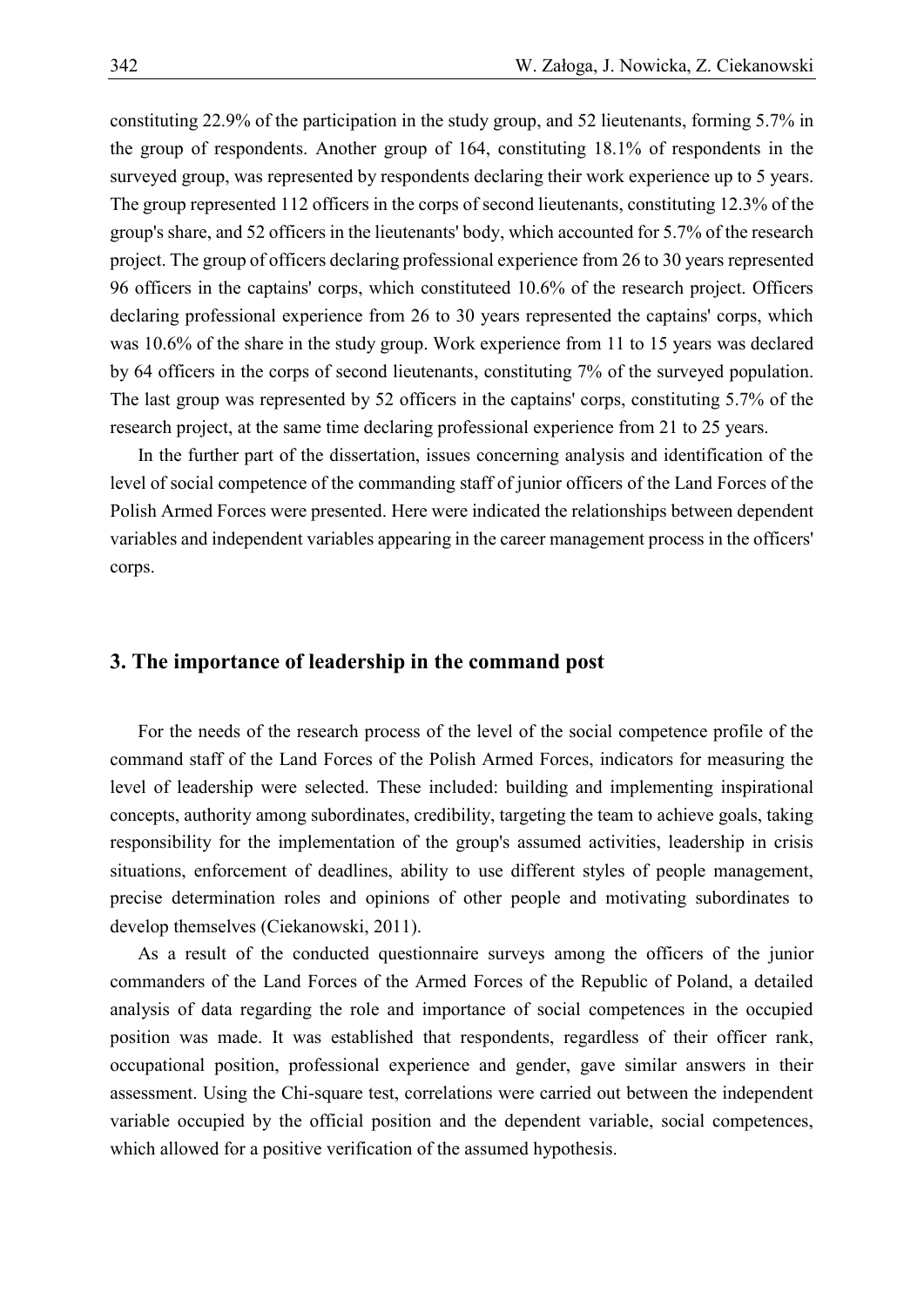As a result of the evaluation, it can be concluded that there is a dependency between the dependent variable, social competencies and the independent variable, with the official position occupied by the officers. The correlations of social competences in relation to the position held testify to a significant relationship ( $p < 0.05$ ). The statistical significance of each of the adopted social competences is less than 0.05, i.e. at a significance level  $p = 0.001$ . This authorises researchers to reject the null hypothesis, which assumes no dependencies between variables. This is synonymous with the adoption of an alternative hypothesis, which assumes that a relationship exists between the studied variables.

To confirm the occurrence of dependencies between variables, the test was performed using the Chi-square and Cramer's V test. The test confirmed that there is a relationship between the variables tested. For Cramer's V correlation coefficient for a dependent variable of social competence: leadership - the desired state (V Cramer 0.111), there is a weak correlation. On the other hand, for social competences: leadership - the current state (V Cramer 0.336), there is a moderate correlation.

As a result of the analysis of the distribution of variables, it was proved that the social competence of the leadership possessed by officers of the junior commanders of the Land Forces of the Polish Armed Forces is important in the occupied position in terms of ensuring military security.

Officers of the junior commanding staff of the Land Forces of the Armed Forces of the Republic of Poland appearing in the role of the respondent in the research project as part of the dissertation recommended an average assessment of the level of possessed and expected social competences in the aspect of the occupied position. In the process of assessing their social competences, the respondents used the five-point Likert scale. Referring to social competences, among the twelve assessed by the respondents, the leadership obtained an assessment at a level of 3.77 - the present state, while the expected state - 4.60.

In the course of empirical research, information was gathered that confirmed the assumptions of the cited literature on the subject in the context of the identification of factors affecting the level of leadership in occupational posts occupied by soldiers. According to the research, the respondents declared that they assessed the importance of leadership competences in the occupational role as important.

As a result of empirical research carried out among officers of the junior commanders of Land Forces of the Polish Armed Forces after conducting a detailed analysis of data on the role and importance of social competence, leadership in the commanding position can clearly state that there is a dependency between the dependent variable and the independent position. The correlations of the adopted indicators defining the leadership in relation to the position held testify to a significant relationship ( $p < 0.05$ ). Because statistical significance in each adopted competence index, the leadership is less than 0.05, i.e. at a significance level  $p = 0.001$ , then we can reject the null hypothesis, which assumes no dependence between variables. This is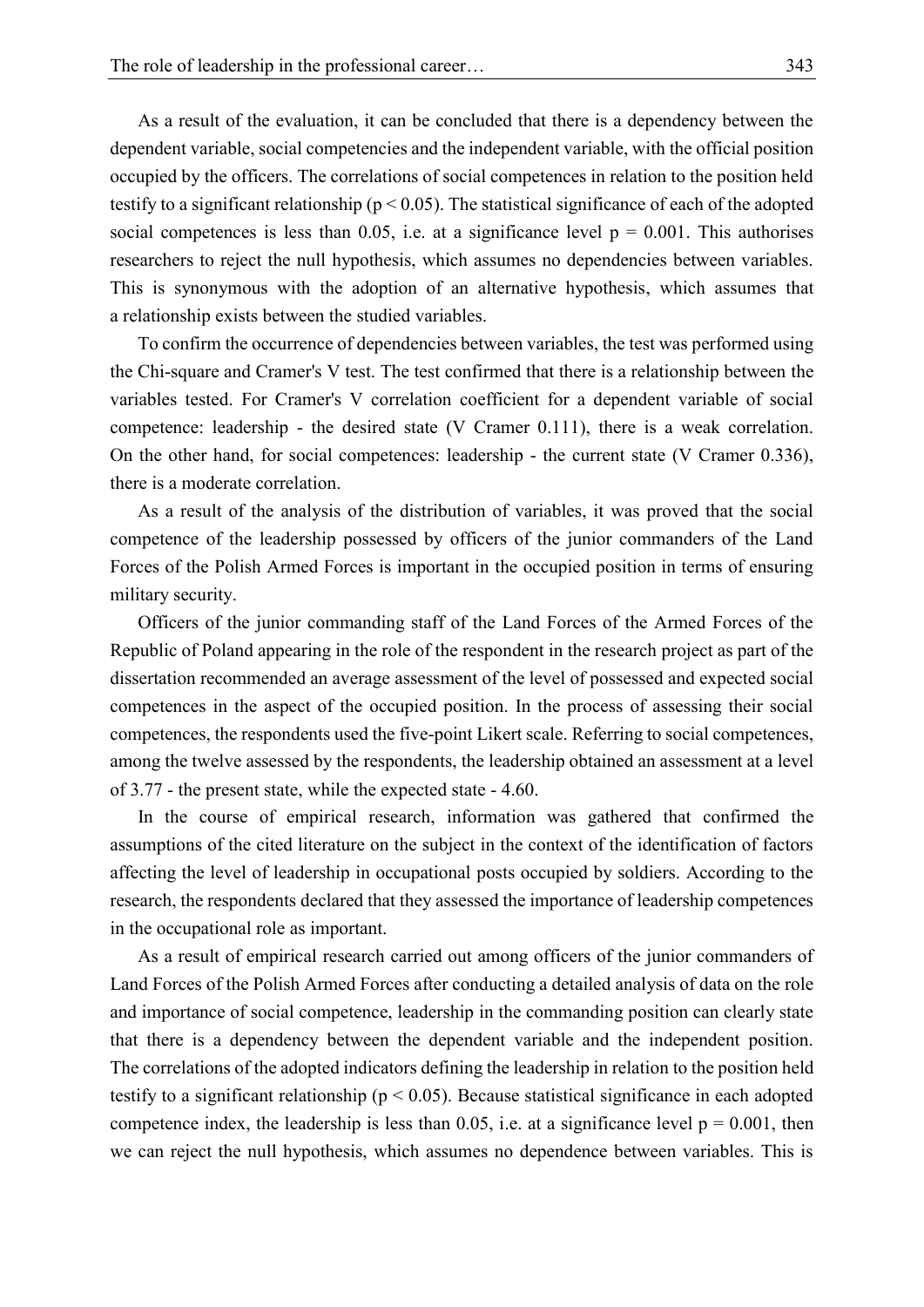synonymous with the adoption of an alternative hypothesis, which assumes that the relationship exists. The Chi-square test confirmed that there is a relationship between variables.

For Cramer's V correlation coefficient for the competency dependent variable leadership in relation to indicators: building and implementing inspirational concepts – desired state (V Cramer 0.220), authority in subordinates – desired state (V Cramer 0.265), reliability – desired condition (V Cramer 0.252), taking responsibility for the implementation of the group's assumed activities – desired state (V Cramer 0.220), conduction in crisis situations – desired state (V Cramer 0.213), enforcement of deadlines – current status (V Cramer 0.228), enforcement of deadlines – desired condition (V Cramer 0.239), ability to use different styles of people management – current status (V Cramer 0.261) and motivating subordinates to develop – desired state (V Cramer 0.214), there is a weak correlation. In turn, leadership competences with reference to indicators: building and implementing inspirational concepts – current status (V Cramer 0.438), authority in subordinates – current status (V Cramer 0.301), credibility – current status (V Cramer 0.401), team orientation to achieve the objectives – current state (V Cramer 0.366), targeting the team to achieve the set goals – desired state (V Cramer 0.325), assuming responsibility for the implementation of the assumed group activities – current status (V Cramer 0.323), conduction in crisis situations – current status (V Cramer 0.465), ability to use different styles of people management – desired condition (V Cramer 0.332), precise determination of roles and tasks of other people – current status (V Cramer 0.417) and motivating subordinates to develop themselves – current status V Cramer 0.337), there is a moderate correlation. As to leadership competence in relation to the indicator, precise determination of roles and tasks of other people – the desired state (V Cramer 0.536), there is a strong correlation.

The conducted analysis of the variable distribution revealed that the competence of leadership is important from the point of view of the occupied position by the officers of the junior commanders of the Land Forces of the Polish Armed Forces in the aspect of the tasks performed to ensure security.

Respondents in the survey using the five-point Likert scale assessed the level of competences held in relation to their occupational position. The recommended rating referred to the current status and expected state.

Referring to the selected components of leadership presented in Chart 1, among the ten presented with the highest-assessed component of competence, leadership in relation to the current state is credibility (3.97). Other components of leadership competence are leadership in crisis situations (3.95), enforcement deadlines (3.88) and assuming responsibility for the implementation of the group's assumed activities (3.87). In turn, the lowest rated components in the leadership are building and implementing inspiring concepts (3.31), precisely defining roles and tasks of other people (3.49) and the ability to use different styles of people management (3.72). The presented analysis of the results allows one to indicate the level of competences of officers of the younger commanding staff of the Land Forces of the Polish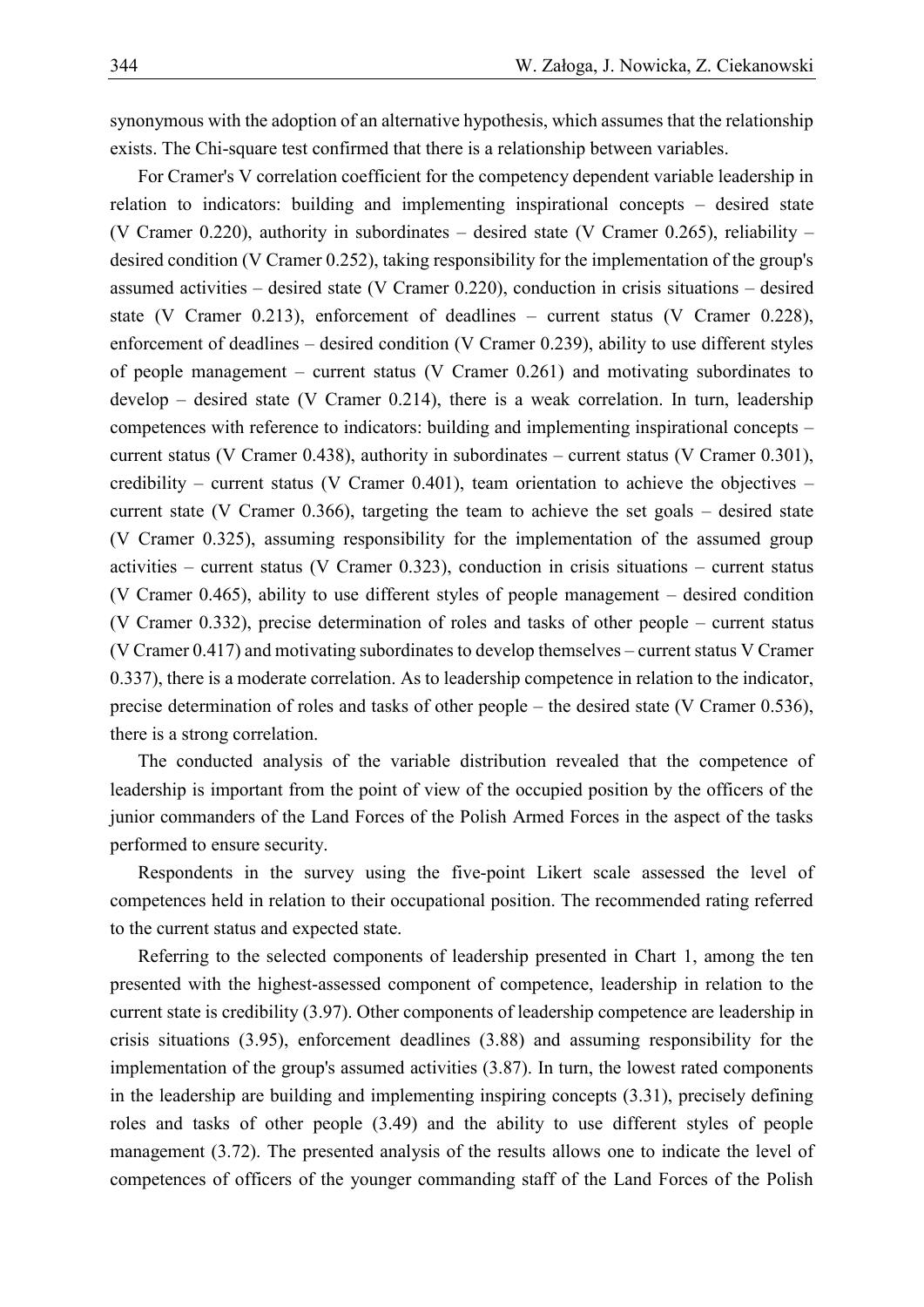Armed Forces in relation to the current status and the expected state recommended by the respondents. The expected level of competence held by officers of junior commanders with regard to the recommended assessment of leadership indicators ranged from 4.52 to 4.89. The level of competence of leadership of officers of the junior commanding staff is presented in figure 1.



**Figure 1.** The importance of leadership competences in the occupied position. Source: own study based on the conducted research.

Competence gap related to social competence The leadership of officers illustrated in figure 1 is visible in each component of the leadership competence model. However, the biggest discrepancy concerns the building indicator and the implementation of inspiring concepts. As mentioned earlier, in the opinion of respondents, leadership is treated in this research project as a priority and, thus, is considered one of the most important competences in the performance of official tasks as a commander. In the respondents' opinion, the average assessment of their current level of skills in building and implementing inspirational concepts is at the level of the average mark of 3.31. In turn, the respondents' expectations regarding leadership skills in command positions with respect to the selected indicators are on a scale of 1 to 5 at the average rating from 4.52 to 4.89. The highest expectations of respondents, as to the level of expected competence, the leadership by officers of junior commanders in relation to the recommended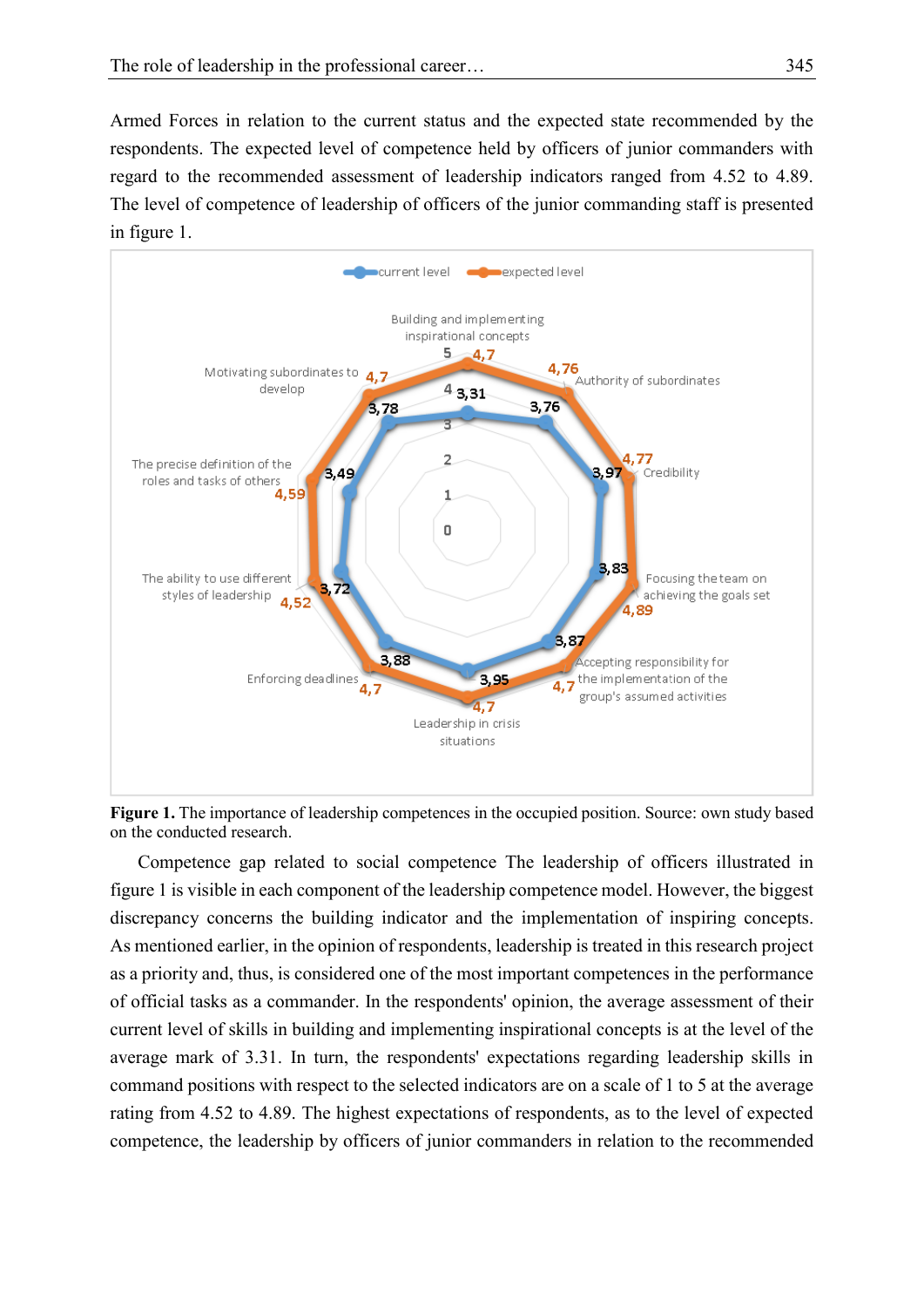assessment of selected leadership indicators refers to the orientation of the team for the achievement of the assumed goals, assessed at the average level of 4.89.

#### **Summary**

As a result of the conducted research, it is undoubtedly necessary to conclude that the commanders of the officers of the younger Armed Forces of the Republic of Poland have the ability to lead and, thus, to influence people. This requires specific knowledge and specific skills resulting from having social competences that translate into the success of the armed forces. The commanding staff enjoys authority in the environment in which they pursue their professional career. They represent an environment that has a significant impact on the social environment. In the milieu of armed forces, people and their knowledge are valued among the commanding staff.

Summing up, it should be stated that the analysis of the research process showed the importance of the presented problem. Leadership is a very important managerial influence when working with people in any organisation. As a result of the conducted research, the authors of this publication recognise and appreciate the leadership skills of the commanding staff of the Polish Armed Forces. This allows us to believe that the level of qualifications of candidates for professional soldiers is at a high level. In addition, respondents unequivocally stated that tasks in command positions require commanders to have an appropriate level of leadership skills. Furthermore, the human resources policy in the armed forces assumes that the commanders have and constantly expand knowledge in the field of management. Nevertheless, in the opinion of respondents, the importance of social competence leadership on the occupied position is unsatisfactory. The result of such perception of the problem by the respondents is the existing competence gap. The existence of a competency gap in the use of social competence leadership on the occupied position allows one to think that competence is not fully used in the occupied position, which was confirmed in the research process. This in turn allows one to think that the competence of leadership does not have a significant impact in the process of, for example, promotion of officers, and thus does not significantly affect the rate and direction of the professional career of officers of the Polish Armed Forces.

The authors of this publication presented contents regarding the importance of the role of leadership in the professional career of the commanding staff of officers of the Polish Armed Forces in the aspect of command positions and thus with regard to official opinions aimed at ensuring military security. The presented subject matter in this publication is a continuation of a series of articles on "Social competence of the commanding staff of Polish Armed Forces in the military security system of Poland" and "The role of the professional environment in shaping social competences".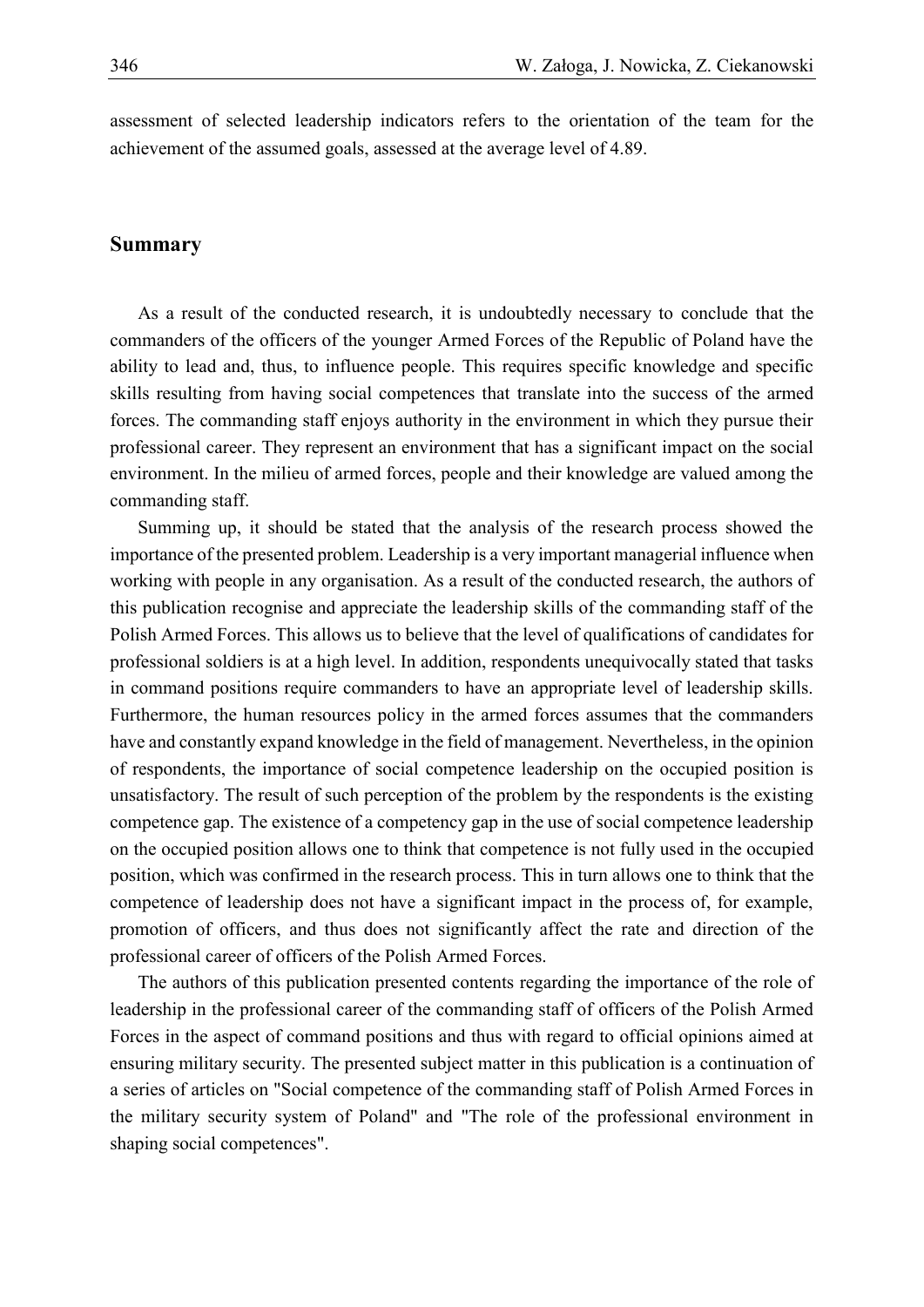This publication is a contribution to the presentation of further research carried out in the context of the quoted articles and this publication, which relate to the level of social competence of the commanding staff of junior officers of the Polish Armed Forces. The authors of this article are aware that the presented study is not an exhaustive description of the complexity of the phenomenon of social competence. Therefore, it is justified to continue exploring the subject matter and to publish it in subsequent cyclical publications.

### **References**

- 1. Altman, H.C. (1997). *Strategie sukcesu.* Warszawa: Business Press.
- 2. Bańka, W. (1999). *Zarządzanie personelem w przedsiębiorstwie*. Toruń: Adam Marszałek.
- 3. Bennis, W., Handy, C.H. (1998). *Wiek przezwyciężonego rozumu.* Warszawa: Business Press.
- 4. Bogdanienko, J. (2002). *Zarys koncepcji, metod i problemów zarządzania*. Toruń: Dom Organizatora.
- 5. Bolesta-Kukułka, K. (2000). *Decyzje menedżerskie w teorii i praktyce zarządzania*. Warszawa: UW.
- 6. Ciekanowski, Z. (2011). Motywowanie przez przywództwo. *Nauki humanistyczne i społeczne na rzecz bezpieczeństwa, 3.* Warszawa: AON.
- 7. Drucker, P.F. (2000). *Zarządzanie w XXI wieku*. Warszawa: Muza SA, 116-118.
- 8. Goffee, R., Jones, G. (2003). Dlaczego ktoś miałby Cię uważać za swojego przywódcę? *Harvard Business Review Polska, 5.*
- 9. Golman, D., Boyatzis, R., McKee, A. (2002). *Naturalne przywództwo*. Wrocław-Warszawa: Wydawnictwo Biznesowe.
- 10. Griffin, R.W. (1996). *Podstawy zarządzania organizacjami*. Warszawa: PWE.
- 11. Hersey, P., Johnson, D. (1988). *Organizacja przyszłości*. Warszawa: Business Press.
- 12. Hesselbein, F., Goldsmith, M., Bechard, R. (1997). *Lider przyszłości*. Warszawa: Business Press.
- 13. Koźmiński, A., Piotrowski, W. (2005). *Zarządzanie. Teoria i praktyka*. Warszawa: PWN.
- 14. Kurnal, J. (1972). *Twórcy naukowych podstaw organizacji*. Warszawa: PWN.
- 15. Maxwell, J.C. (1995). *Być liderem*. Warszawa: Medium.
- 16. Queen, R.E. (2005). Moments of greatness. *Harvard Business Reviev Polska, lipiecsierpień.*
- 17. Sanders, J.O. (1991). *Duchowe przywództwo.* Warszawa: PWN.
- 18. Stevenson, H.H., Jarillo, J.C. (1990). A paradigm of entrepreneurship: entrepreneurial management. *Strategic Management Journal, 11*.
- 19. Stoner, J.A.F., Freeman, R.E., Gilbert, D.R. Jr. (1999). *Kierowanie*. Warszawa: PWE.